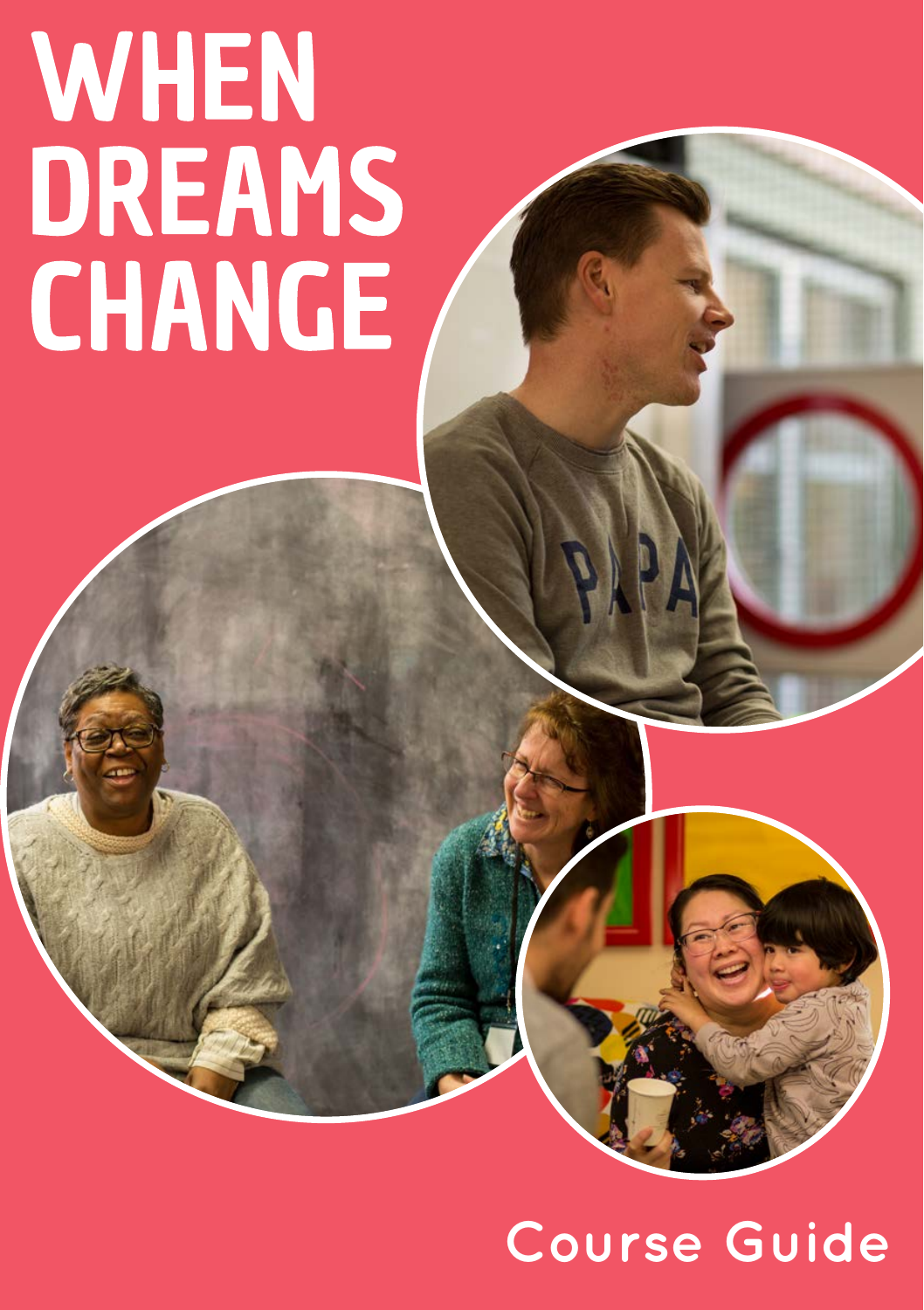When Dreams Change aims to enable parents and carers to reflect on their experience of having a child or young person with additional needs, and to become more of the person they have been created to be.

#### **Additional needs are...**

wide ranging and could include a physical disability, cognitive disability, mental health problem or undiagnosed need that impacts on participation in everyday activities.

**15.5% of children in the UK have additional needs.1**

4<br>6<br>6<br>8 **Sessions** 6 **Goals** 8 **Feedback 10**

**12**

**Summary**

**Sign Up**

**CONTENTS**

CONTENTS

#### **WDC Attendee FEEDBACK**

'I think one of the most important things of going on the When Dreams Change course for me was just acknowledging that I'm a person who can have dreams. It dared me to dream about things not just for my child who has additional needs but for myself as well.'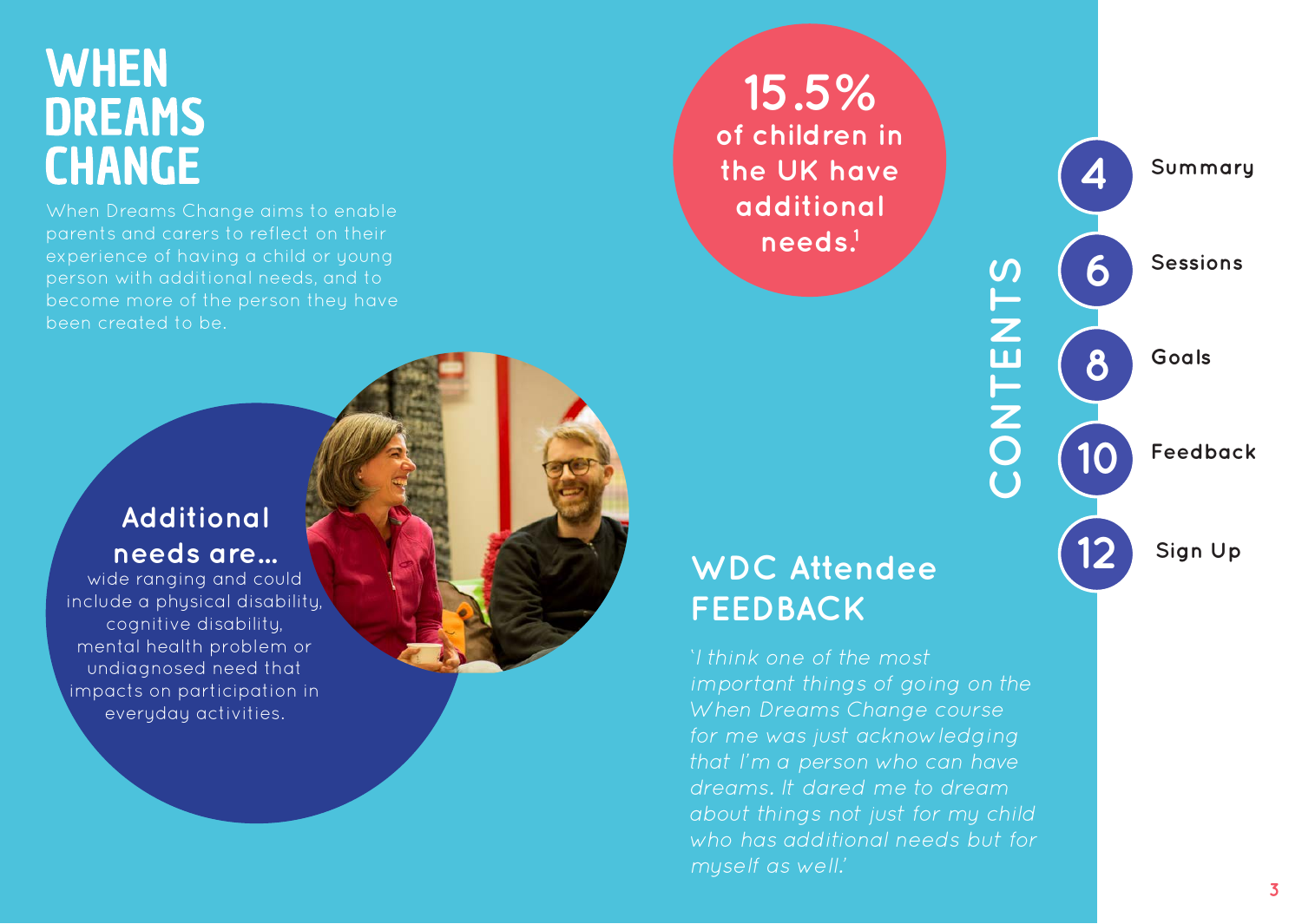**SUMMARY**

**ARNANCE** 

As a charity Growing Hope aims to grow hope for children, hope for families and hope in Jesus across the UK. When Dreams Change was designed by Growing Hope's CEO and children's occupational therapist Dr Naomi Graham and counsellor Heather Graham. It uses counselling and therapeutic techniques to enable all parents (regardless of their background or beliefs) to be able to process their experience of having a child with additional needs. 15.5% of children in the UK's education system<sup>1</sup> have additional needs which impact on their ability to participate in everyday activities. This means that several individuals in our local communities are experiencing the impact of additional needs on their family.

When Dreams Change aims to give parents and carers the opportunity to experience hope in their situations. During the course we hope that parents will be able to reflect on their own experience and the emotions they are experiencing, identify where their support network is and reflect on their own hopes and dreams for the future.

#### **WDC Facilitator FEEDBACK**

"I am co-leading When Dreams Change this term and it has been amazing meeting and working alongside parents of children with a variety of additional needs. They have been working through the grief cycle, learning how to understand themselves better, and are now looking forward to their own personal dreams. It is and continues to be such a privilege to help parent's unlock their true potential, not just their kids!"

> **Parents of children with additional needs suffer from increased levels of stress, depression and anxiety. 2**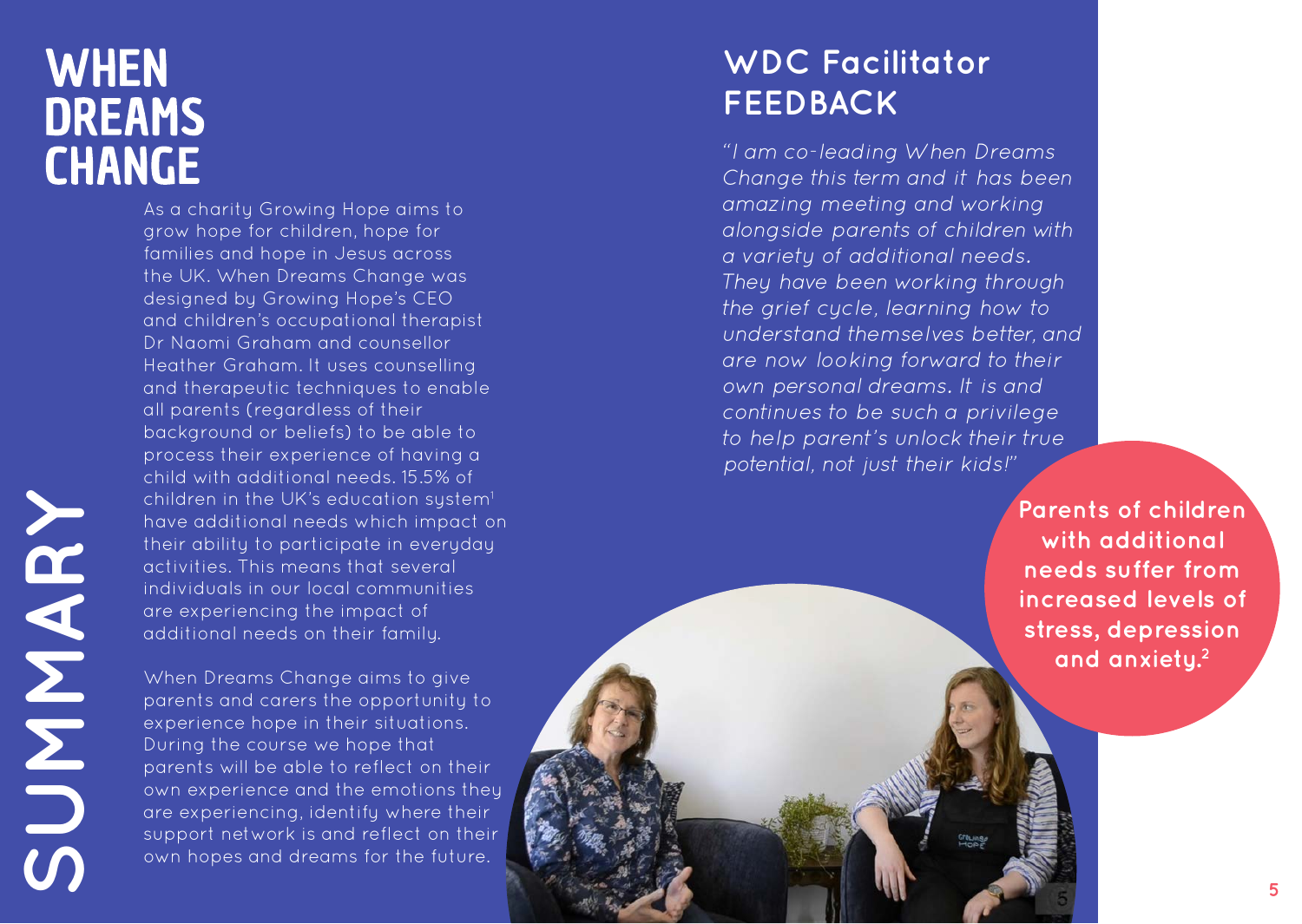The course is designed to run as four 1 1/2 hour sessions. The course uses videos produced by Growing Hope, handouts, interactive activities and group discussions to consider different challenges parents and carers might be facing.

Anyone is able to complete the course, regardless of their background and beliefs. The When Dreams Change course has a Christian underpinning and sessions follow the story of Joseph using passages from the Bible to help discuss different experiences parents may be having. The course can be run settings.

> **'I found all the sessions helpful, but especially the mask session as I didn't realise how much of myself I was hiding.'**

> > **- WDC Attendee**

#### **WDC Session Aims**



To help parents feel relaxed, safe and to enable them to engage with the feelings that they may have suppressed about the journey they have been on personally since their child was born or since his or her needs became apparent.



To enable parents to focus on themselves, how they see themselves and how they project themselves to others. By the end of this session they will hopefully have a better understanding of themselves and will be starting to consider their own emotional needs.

**3**

To look at practicalities of the challenges that parents face daily, such as stress and challenging relationships, to give them some tools to tackle these and also to help them to recognise the support network they do have.



To help parents to recognise the gifts and skills they have, things they have used in the past and new skills and to start to dream about things they might do in the future. Finally, to think about small steps they might take now to help them move towards that by looking at ways they can balance their time to include themselves.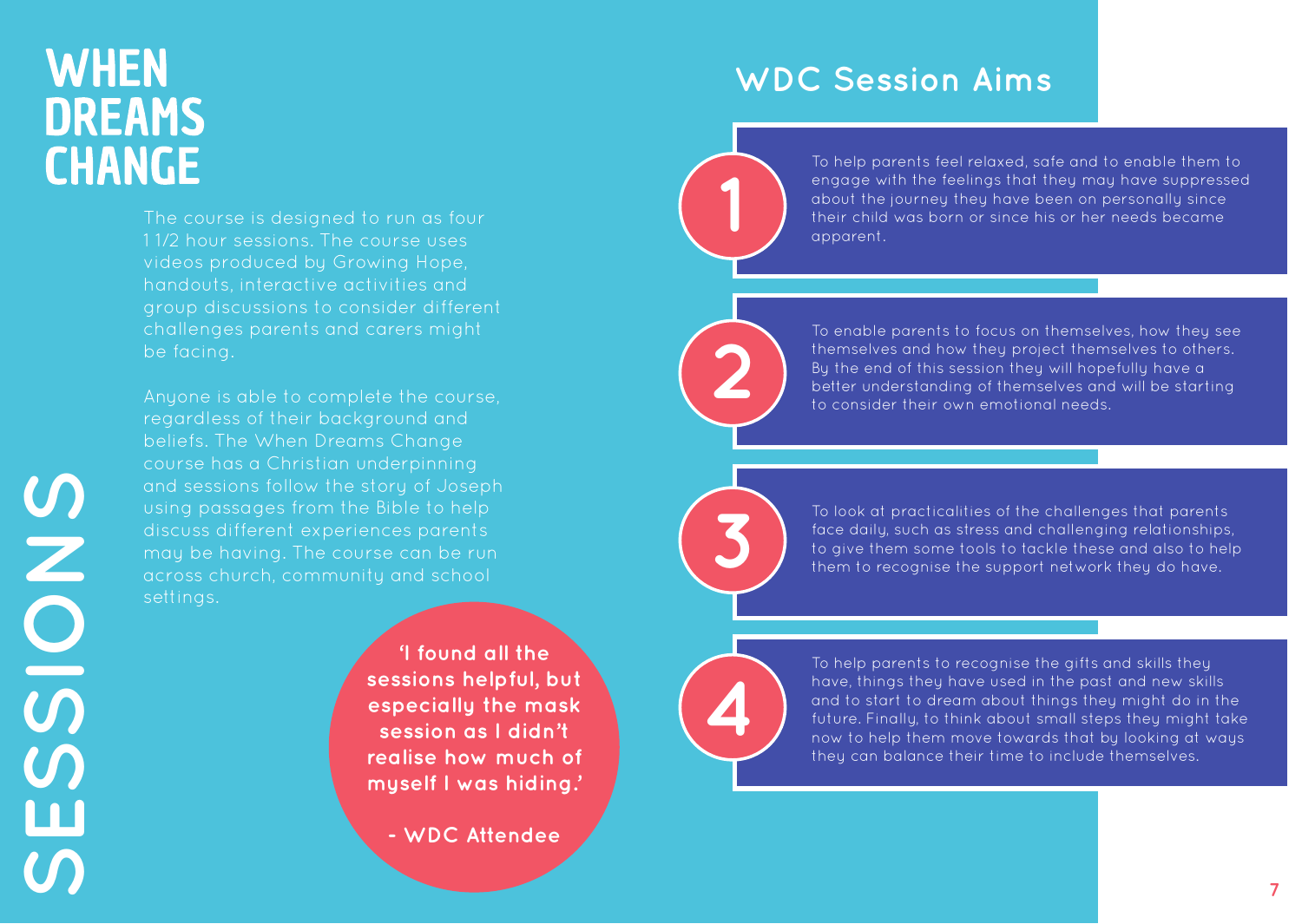As a charity, we measure the outcome of the groups that we run in order that we can show the impact they are having to grant providers and future attendees. We use the Goal Attainment Scale (GAS) 3 to measure the success of the When Dreams Change course. GAS is commonly used within research to measure the effectiveness of therapeutic activities. GAS goals are seen to be an appropriate and sensitive outcome measure which allow healthcare professional to meaure the effectiveness of their services.

Three goals are set at the beginning of the When Dreams Change course and facilitators record whether parents and carers have achieved these goals at the end of the course.

#### **WDC Goals**

For parents/carers to reflect on their own experience and map out and share with the group the core emotions they are experiencing at the moment.



By the end of the course, for parents/ carers to be able to reflect on their support network and share with the group one way in which they can draw on this.



By the end of the course, for a parent to verbalise their own dreams and share with the group one small step they will make towards their dreams.

> **100% of goals were achieved in 2020 by WDC attendees.**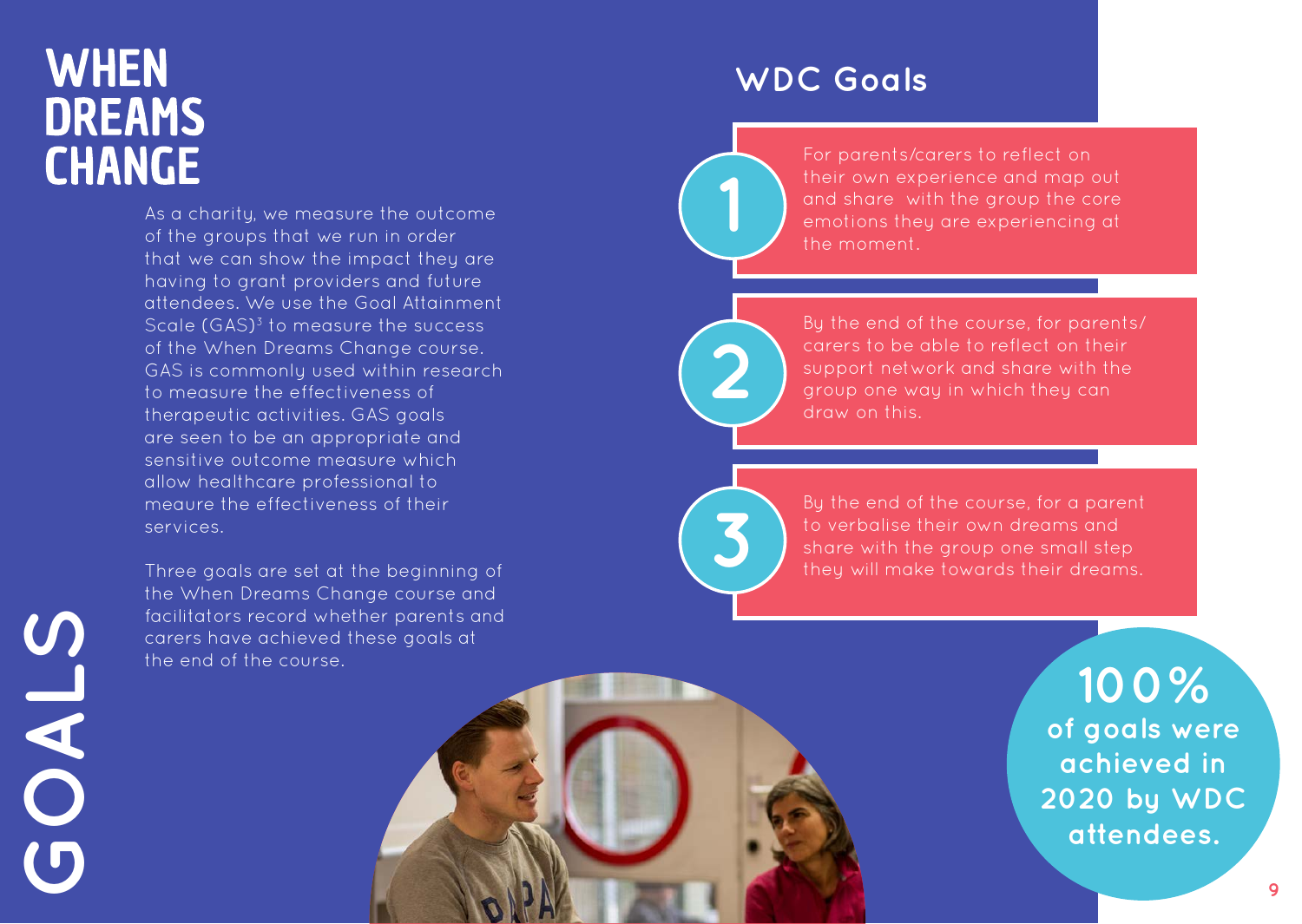As well as recording the GAS goals achieved by parents attending the WDC course, we also ask them to complete a feedback form.

The feedback we have received shows a signifcant improvement in the mental health and wellbeing of parents attending the course. We also use the feedback forms to adapt the course to better support parents with the challenges they are facing.

**FEEDBACK** FEEDBACK

**'I found it helpful speaking about my emotions and dreams, and understanding it is OK to feel a certain way.'**

**'I really enjoyed all the sessions, but I especially enjoyed the mask activity. The format was brilliant: it started emotionally heavy with the talk of loss, and transitioned nicely into talking about positivity and coping. Overall I was comfortable to share my feelings with other attendees. These sessions have helped me to visually see where I now stand, and what I need to work on.'**

**'This parent who is sitting next to me they're feeling the same things that I'm feeling, that really made me feel part of a group.'**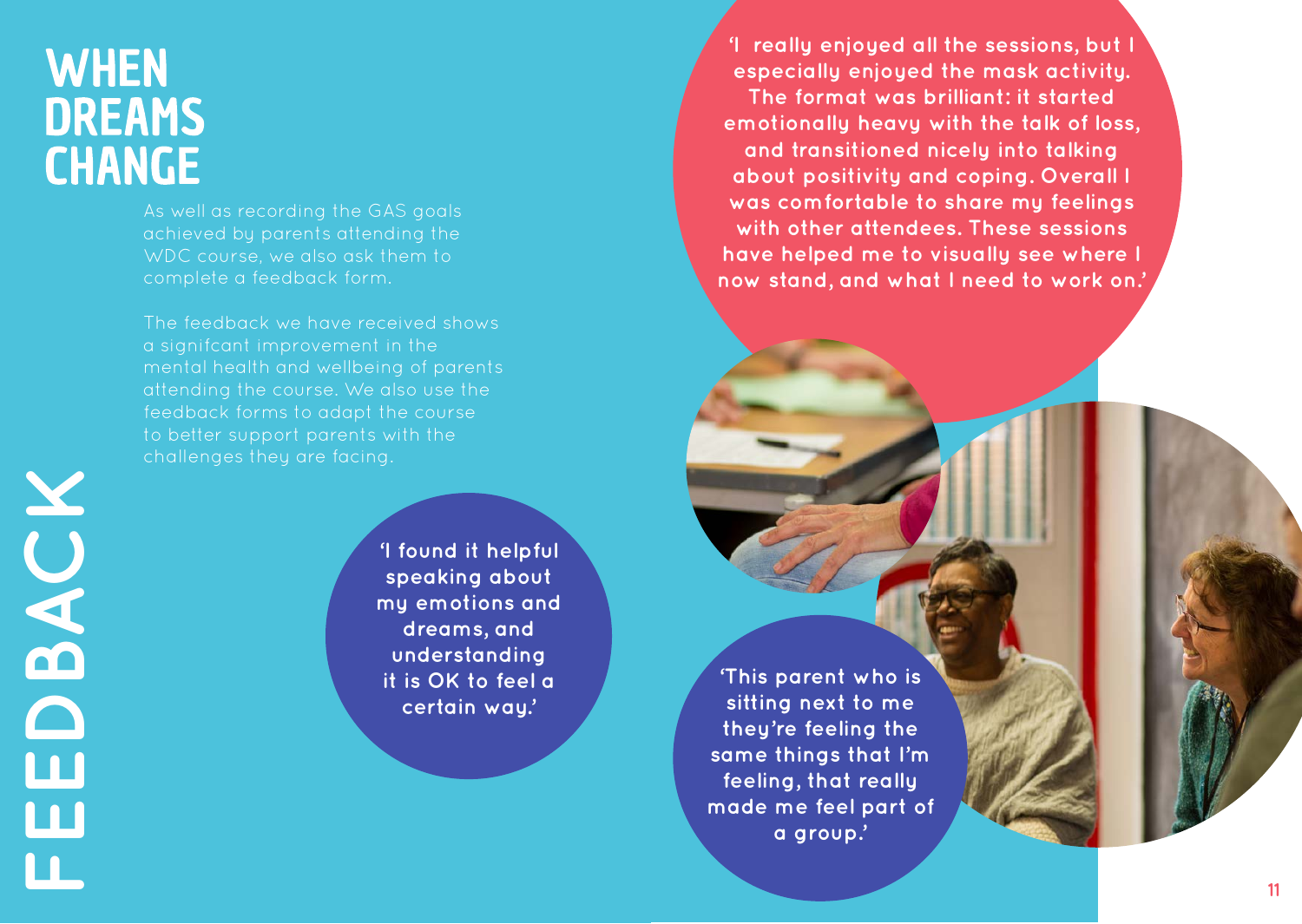Head to www.growinghope.org.uk/wdcreferrals to book yourself or a parent/carer you know onto a local in-person or online course. We can also run courses for schools, churches and other organisations.

If you are interested in becoming a When Dreams Change Facilitator and running the course in your local community then head to www.growinghope.org.uk/training for more information and to sign up.

If you have any questions then please get in touch by emailing: info@growinghope.org.uk

#### **WDC Attendee FEEDBACK**

'Throughout the course we were able to express our feelings and believe me, some of them are quite ugly and embarrassing…I am still in touch with the other Mums who attended the course with me. It is very helpful because having a special needs child can be a gift but some days it can be a burden. If you supress the ugly feelings then you will never be able to heal. The course leader held such a safe space for us to offload our frustrations that I am sure we all started to heal there...'

d<br>D **AIDN NSS** UOCO



**The WDC course is free for parents and carers.**